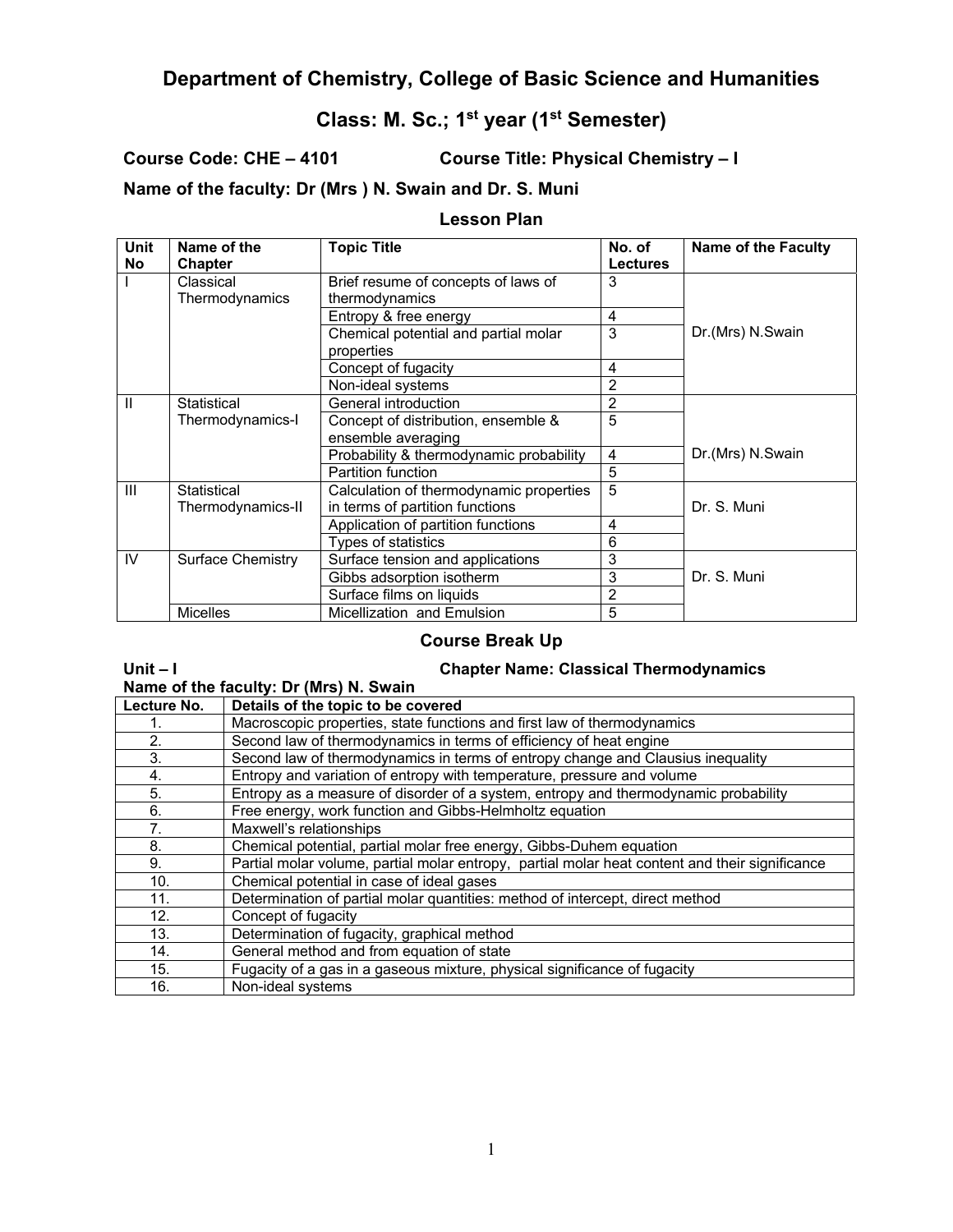#### **Name of the faculty: Dr(Mrs) N. Swain**

| Lecture No.     | Details of the topic to be covered                              |
|-----------------|-----------------------------------------------------------------|
|                 | Classical thermodynamics and statistical I thermodynamics       |
| 2.              | Terminology: phase space, unit cell, microstate and macrostate  |
| 3.              | System, assembly and ensemble                                   |
| 4.              | Microcanonical, canonical and grandcanonical ensembles          |
| 5.              | Distribution, distribution number and combinatory rules         |
| 6.              | Ensemble averaging                                              |
|                 | Postulates of ensemble averaging                                |
| 8.              | Thermodynamic probability and most probable distribution        |
| 9.              | Stirling's theorem                                              |
| 10 <sub>1</sub> | Maxwell-Boltzmann distribution law of energy                    |
| 11.             | Lagrange's method of undermined multipliers                     |
| 12.             | Partition function and physical significance                    |
| 13.             | Partition functions for molecule with different types of energy |
| 14.             | Transnational partition function                                |
| 15.             | Rotational partition function                                   |
| 16.             | Vibrational and electronic partition functions and Discussion   |

#### **Unit-III Chapter Name: Statistical Thermodynamics–II**

#### **Name of the faculty: Dr. S. Muni**

| Lecture No. | Details of the topic to be covered                          |
|-------------|-------------------------------------------------------------|
| 1.          | Calculation of internal energy and entropy                  |
| 2.          | Calculation of work function, pressure and heat content     |
| 3.          | Calculation of free energy, heat capacity                   |
| 4.          | Entropy and probability                                     |
| 5.          | Boltzmann-Planck equation                                   |
| 6.          | Molar partition function                                    |
| 7.          | Equilibrium constant and partition function                 |
| 8.          | Heat capacity of solid                                      |
| 9.          | Different physical situations and three types of statistics |
| 10.         | Most probable distribution and distribution law             |
| 11.         | Maxwell-Boltzmann statistics                                |
| 12.         | Fermi-Dirac statistics                                      |
| 13.         | Application of Fermi-Dirac statistics to metal              |
| 14.         | Bose-Einstein statistics                                    |
| 15.         | Application to Helium and Discussion                        |

### **Unit-IV Chapter Name: Surface Chemistry**

## **Name of the faculty: Dr. S. Muni**

| Lecture No. | Details of the topic to be covered                     |
|-------------|--------------------------------------------------------|
|             | Surface tension and capillary action.                  |
|             | Pressure difference across curved surface              |
|             | Vapour pressure of droplets                            |
|             | Discussion on Gibbs adsorption isotherm and derivation |
| 5.          | BET equation- Discussion and derivation                |
| 6.          | Surface films on liquids                               |
|             | Catalytic activity at surfaces                         |
|             | Surface active agents, Classification                  |

#### **Unit-IV Chapter Name: Micelles**

#### **Name of the faculty: Mr. S. Muni**

| Lecture No. | Details of the topic to be covered           |
|-------------|----------------------------------------------|
|             | Micell formation and hydrophobic interaction |
|             | Formation of Critical micellar concentration |
|             | Factors affecting it                         |
|             | Thermodynamics of micellization              |
| 5.          | Emulsion and microemulsion                   |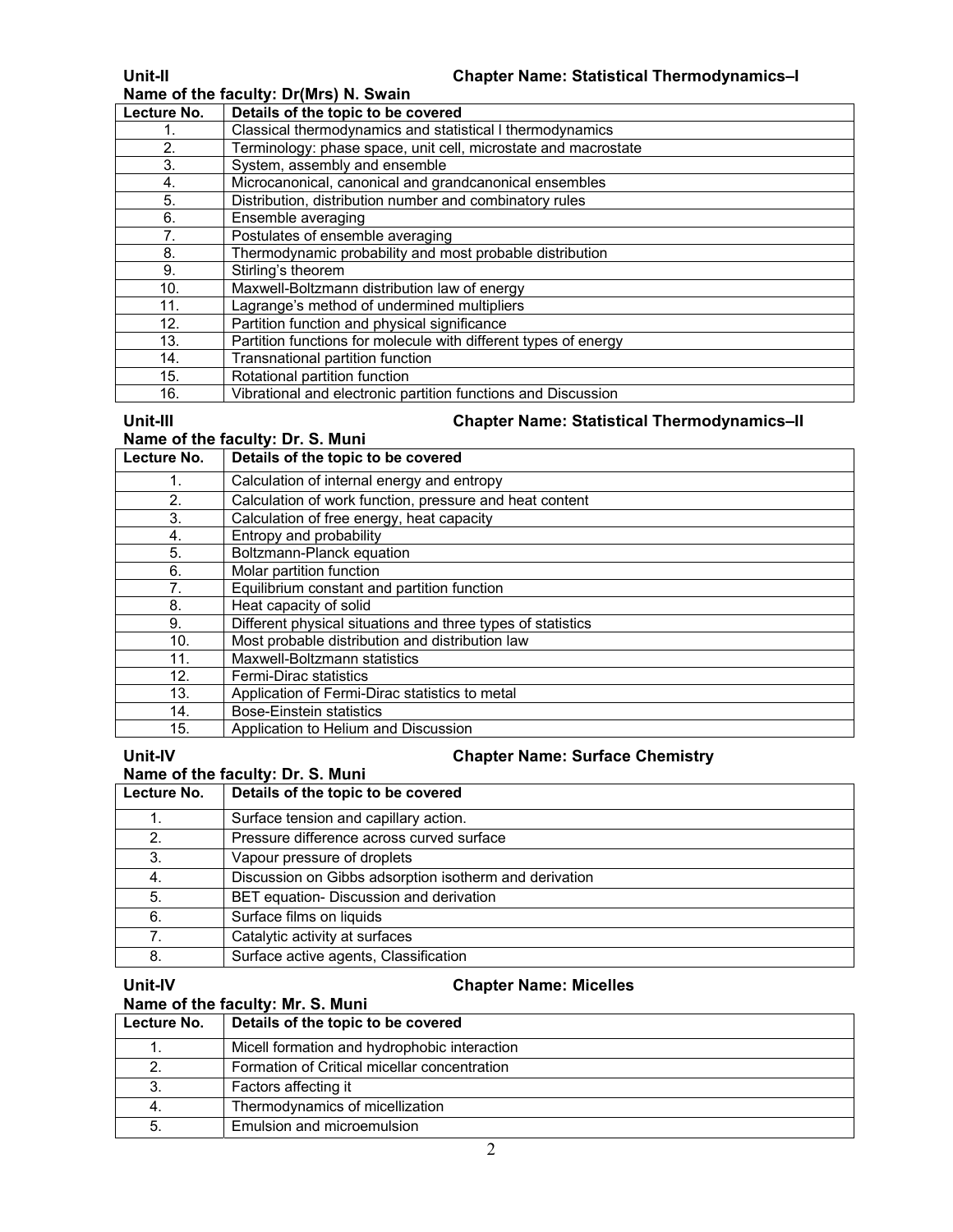**Course Code: CHE – 4102 Course Title: Inorganic Chemistry – I** 

# **Name of the faculty: Dr. H. S. Sahoo, Dr.(Mrs) S. Jena and Mr. S. R. Panda**

| <b>Unit</b><br><b>No</b>                  | Name of the Chapter                                           | <b>Topic Title</b>                                                                                                                                                 | No. of<br><b>Lectures</b> | <b>Name of the Faculty</b> |
|-------------------------------------------|---------------------------------------------------------------|--------------------------------------------------------------------------------------------------------------------------------------------------------------------|---------------------------|----------------------------|
| $\mathbf{I}$                              | Geometry and                                                  | <b>VSEPR theory</b>                                                                                                                                                | 5                         | Dr. H. S. Sahoo            |
|                                           | Bonding of Main<br><b>Group Compounds</b>                     | Application of VSEPR theory                                                                                                                                        | 4                         |                            |
|                                           | Coordination<br>Compounds-                                    | Crystal field theory, crystal field<br>diagram, ligand field theory,                                                                                               | $\overline{4}$            | Dr.(Mrs) S. Jena           |
|                                           | Bonding,<br>Stereochemistry and<br>Structure                  | spectrochemical series, nephelauxetic<br>series, structural distortion and lowering<br>of symmetry, electronic, steric and<br>Jahn-Teller effect on energy levels, | $\overline{5}$            |                            |
|                                           |                                                               | conformation of chelate ring, structural<br>equilibrium, spectral and magnetic<br>properties                                                                       | $\overline{4}$            |                            |
| $\label{eq:1} \prod_{i=1}^n \mathbb{I}_i$ | <b>Molecular Orbital</b>                                      | Molecular orbital theory                                                                                                                                           | $\overline{3}$            | Dr. H. S. Sahoo            |
|                                           | Theory of Metal                                               | Linear Combination of Atomic orbitals                                                                                                                              | $6\phantom{1}$            |                            |
|                                           | Complexes                                                     | Construction of MO for different<br>geometries                                                                                                                     | 6                         |                            |
| $\mathbf{III}$                            | <b>Reaction Mechanism</b><br>of Transition Metal<br>Complexes | Energy profile of a reaction, reactivity of<br>metal complexes, inert and labile<br>complexes, kinetic application of<br>valence bond and crystal field theories,  | $\overline{2}$            | Mr. S. R. Panda            |
|                                           |                                                               | kinetics of octahedral substitution, acid<br>hydrolysis, factors affecting acid<br>hydrolysis                                                                      | 4                         |                            |
|                                           |                                                               | Base hydrolysis of octahedral<br>complexes conjugate base mechanism,<br>direct and indirect evidences in favour<br>of conjugate mechanism,                         | $\overline{3}$            |                            |
|                                           |                                                               | anation reactions, reactions without<br>metal ligand bond cleavage                                                                                                 | $\mathbf{1}$              |                            |
|                                           |                                                               | substitution reactions in square planar<br>complexes, the trans effect, mechanism<br>of the substitution reaction,                                                 | $\overline{2}$            |                            |
| IV                                        | Redox reactions                                               | Electron transfer reactions, mechanism<br>of one electron transfer reactions,                                                                                      | $\overline{2}$            | Mr. S. R. Panda            |
|                                           |                                                               | outer sphere type reactions, cross<br>reactions and Marcus-Hush theory,<br>inner sphere type reactions, Application<br>to metal complex reactions.                 | $\overline{2}$            |                            |
|                                           | Metal - Ligand                                                | Metal-ligand complexes and stability                                                                                                                               | $\overline{4}$            | Dr.(Mrs) S. Jena           |
|                                           | Equilibria in Solution                                        | Chelate effect                                                                                                                                                     | $\overline{2}$            |                            |
|                                           |                                                               | Determination of binary formation<br>constants                                                                                                                     | $\overline{2}$            |                            |

# **Lesson plan**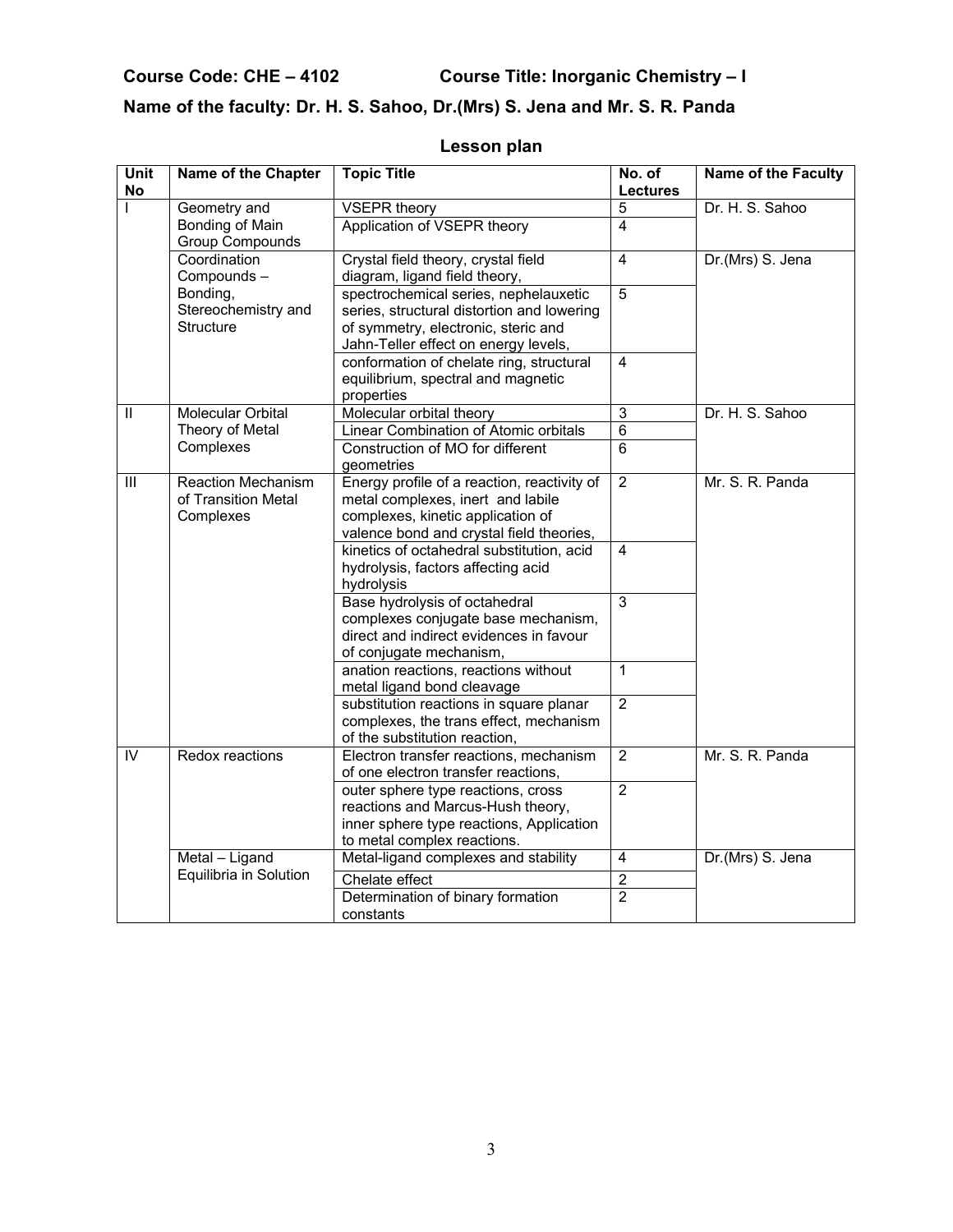# **Course Break Up**

# **Unit – I Chapter Name: Geometry and Bonding of Main Group Compounds, Coordination Compounds –Bonding, Stereochemistry and Structure**

**Name of the faculty: Dr. H. S. Sahoo**

| Lecture No. | Details of the topic to be covered                                             |
|-------------|--------------------------------------------------------------------------------|
|             | Concept of VSEPR theory                                                        |
| 2.          | Electron domain and arrangement around an atom                                 |
| 3.          | Geometry of AB <sub>2</sub> , AB <sub>3</sub> , AB <sub>4</sub> type molecules |
| 4.          | Geometry of $AB_5$ and $AB_6$ type molecules                                   |
| 5.          | Examples of different geometric molecules                                      |
| 6.          | Walsh diagrams: tri-atomic molecules and pent atomic molecules                 |
|             | $d_{\pi}$ - $p_{\pi}$ bonding and Bent rule                                    |
| 8.          | Energetics of hybridization                                                    |
| 9.          | Simplereactions of covalently bonded molecules                                 |

#### **Unit – I Chapter Name: Coordination Compounds – Bonding, Stereochemistry and Structure**

# **Name of the faculty: Dr.(Mrs) S. Jena**

| Lecture No. | Details of the topic to be covered                         |
|-------------|------------------------------------------------------------|
|             | Crystal field theory                                       |
| 2.          | crystal field diagram                                      |
| 3.          | ligand field theory                                        |
| 4.          | spectrochemical series                                     |
| 5.          | spectrochemical series, high spin and low spin complexes   |
| 6.          | nephelauxetic series                                       |
| 7.          | structural distortion and lowering of symmetry             |
| 8.          | electronic, steric and Jahn-Teller effect on energy levels |
| 9.          | Calculation of CFSE in HS and LS complexes                 |
| 10.         | Calculation of Jahn=Teller stabilization energy            |
| 11.         | conformation of chelate ring                               |
| 12.         | structural equilibrium, spectral properties                |
| 13.         | magnetic properties                                        |

#### **Unit – II Chapter Name: Molecular Orbital Theory of Metal Complexes**

# **Name of the faculty: Dr. H. S. Sahoo**

| Lecture No. | Details of the topic to be covered                                                                        |
|-------------|-----------------------------------------------------------------------------------------------------------|
|             | Limitations of crystal field theory and introduction to molecular orbital theory                          |
| 2.          | Shape of different atomic orbitals and their group theoretical representation                             |
| 3.          | Symmetry consideration of different geometries                                                            |
| 4.          | Linear combination of atomic orbitals                                                                     |
| 5.          | Modes of overlap of atomic orbitals                                                                       |
| 6.          | Hybrid orbitals as LCAOs                                                                                  |
| 7.          | Integrals and normalization constants                                                                     |
| 8.          | Symmetry of molecular orbital                                                                             |
| 9.          | Reduction formula and irreducible representations                                                         |
| 10.         | Ligand group orbitals and formation of MO                                                                 |
| 11.         | Construction of MO energy level diagrams, HUMO and LUMO in $\sigma$ - bonding in tetrahedral<br>complexes |
| 12.         | σ- bonding in octahedral complexes                                                                        |
| 13.         | σ- bonding in square planar complexes                                                                     |
| 14.         | π- bonding in tetrahedral complexes                                                                       |
| 15.         | π- bonding in octahedral and square planar complexes                                                      |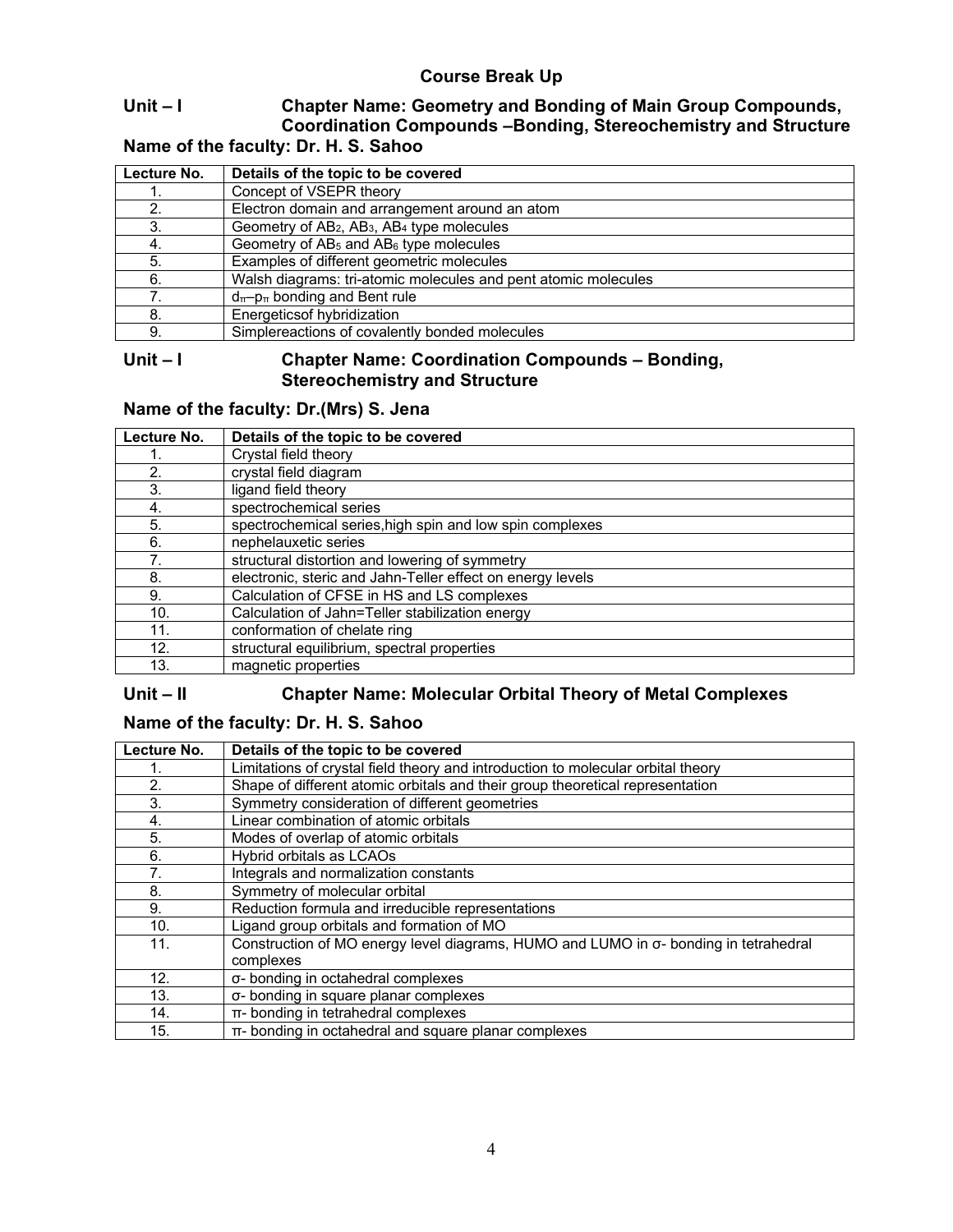# **Unit – III Chapter Name: Reaction Mechanism of Transition Metal Complexes**

# **Name of the faculty: Mr. S. R. Panda**

| Lecture No.    | Details of the topic to be covered                                                                                                                                                |
|----------------|-----------------------------------------------------------------------------------------------------------------------------------------------------------------------------------|
| $\mathbf{1}$ . | Energy profile diagram for nucleophillic substitution reaction, types of intermediate formed<br>during the reaction. Lability& inert ness of complexes                            |
| 2.             | InterpretationLability& inert ness ofcomplexes by VBT & CFT. CFAE of SN1 & SN2 reaction                                                                                           |
| 3.             | kinetics of octahedral substitution, acid hydrolysis of octahedral complexes. mechanism of acid<br>hydrolysis when no inert ligand in the complex is a pi donor or a pi acceptor. |
| 4.             | Stereochemistry and stability of different intermediates Facters affecting the path way of<br>aquation.                                                                           |
| 5 <sub>1</sub> | mechanism of acid hydrolysis when inert ligand in the complex is a pi donor                                                                                                       |
| 6.             | mechanism of acid hydrolysis when no inert ligand in the complex is a pi acceptor                                                                                                 |
| 7 <sub>1</sub> | Base hydrolysis of octahedral complexes - mechanism SN1, SN1CB mechanism                                                                                                          |
| 8.             | Evidences of in favour of the reaction mechanism                                                                                                                                  |
| 9.             | Stereochemistry of hydrolysis square pyramidal, trigonalbipyramidal intermediate                                                                                                  |
| 10.            | anation reactions, reactions without metal ligand bond cleavage mechanism and examples                                                                                            |
| 11.            | Substitution reactions in square planar complexes, SN1 SN2 mechanism and its stereo<br>chemistry.                                                                                 |
| 12.            | the trans effect, theories to explain it and applications.mechanism of the substitution reaction,                                                                                 |

# **Unit – IV Chapter Name: Redox reactions**

# **Name of the faculty: Mr. S. R. Panda**

| Lecture No. | Details of the topic to be covered                                                          |  |
|-------------|---------------------------------------------------------------------------------------------|--|
| 1.          | Oxidation reduction reaction types. Through atom or group transfer, mechanism and example   |  |
| 2.          | Oxidation reduction reaction through one and multiple electron transfer reaction mechanism. |  |
| 3.          | Outer sphere and inner sphere transfer mechanism and its charecteristics and examples       |  |
| 4.          | Marcus-Hush theory and its Application to metal complex reactions.                          |  |

# **Unit – IV Chapter Name: Metal – Ligand Equilibria in Solution**

# **Name of the faculty: Dr.(Mrs) S. Jena**

| Lecture No. | Details of the topic to be covered                                                           |  |
|-------------|----------------------------------------------------------------------------------------------|--|
|             | Metal ligand complex and its stability                                                       |  |
| 2.          | Stepwise and overall formation constants and their interaction                               |  |
| 3.          | Trends in stepwise constants                                                                 |  |
| 4.          | Factors affecting the stability of metal complexes with reference to the nature of metal ion |  |
| 5.          | Factors affecting the stability of metal complexes with reference to the nature of ligand,   |  |
| 6.          | Chelate effect and its thermodynamic origin,                                                 |  |
| 7.          | Determination of binary formation constants by pH metry                                      |  |
| 8.          | Determination of binary formation constants by spectrophotometric methods                    |  |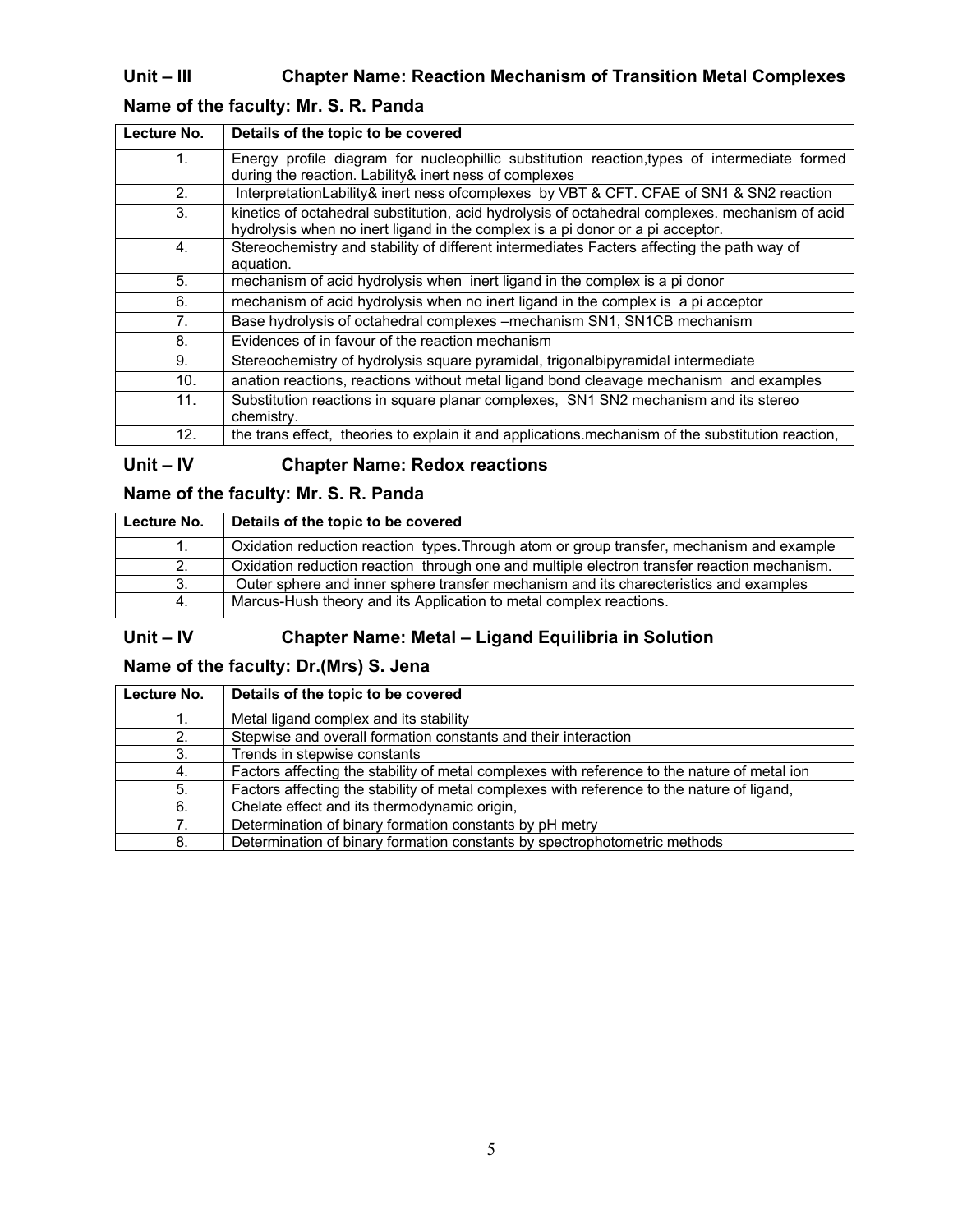**Course Code: CHE – 4103 Course Title: Organic Chemistry – I** 

# **Name of the faculty: Dr. P. K. Jena, Dr. H. Nayak and Dr. B. P. Acharya**

| <b>Unit</b><br>No | Name of the Chapter             | <b>Topic Title</b>                                                                 | No. of<br><b>Lectures</b> | <b>Name of the Faculty</b> |
|-------------------|---------------------------------|------------------------------------------------------------------------------------|---------------------------|----------------------------|
|                   | Nature of Bonding in            | Electronic effects in Organic molecules                                            | 3                         | Dr. P. K. Jena             |
|                   | Organic Molecules               | Concept of aromaticity                                                             | 4                         |                            |
|                   |                                 | Weak bonds and Vanderwaal's<br>molecules                                           | 4                         |                            |
| H.                | Stereochemistry                 | Conformation and conformational<br>analysis of cyclic systems                      | 7                         | Dr. H. Nayak               |
|                   |                                 | Molecules with Chiral centres and<br>concept of Topicity                           | 5                         |                            |
|                   |                                 | Optical activity due to chiral axis,<br>Atropisomerism                             | $\overline{2}$            |                            |
|                   |                                 | stereochemistry of the compounds<br>containing nitrogen, sulphur and<br>phosphorus | 1                         |                            |
| $\mathbf{III}$    | Reaction Mechanism:             | Basic reaction and mechanism                                                       | 4                         | Dr. P. K. Jena             |
|                   | <b>Structure and Reactivity</b> | Methods of determining mechanisms                                                  | 5                         |                            |
|                   |                                 | Reaction intermediates                                                             | 4                         |                            |
| IV                | Aliphatic Nucleophilic          | Types of reaction mechanism                                                        | 5                         | Dr. B. P. Acharya          |
|                   | Substitution                    | Substitution at different system                                                   | 4                         |                            |
|                   |                                 | Reactivity effect                                                                  | 3                         |                            |
|                   | Aromatic Nucleophilic           | Types of reaction mechanism                                                        | 3                         |                            |
|                   | Substitution                    | Name reaction                                                                      | 2                         |                            |

### **Lesson plan**

## **Course Break Up**

# Unit – I Chapter Name: Nature of Bonding in Organic Molecules

# **Name of the faculty: Dr. P. K. Jena**

| Lecture No. | Details of the topic to be covered                                                                 |
|-------------|----------------------------------------------------------------------------------------------------|
|             | Localised and Delocalized chemical bond.                                                           |
| 2           | Conjugation, cross conjugation, resonance                                                          |
| 3           | Hyperconjugation, tautomerism;                                                                     |
|             | Benzenoid aromatics                                                                                |
| 5           | Non-Benzenoid aromatics, annulenes,                                                                |
| 6           | Alternant and nonalternant hydrocarbons, Huckel's rule, energy level of $\pi$ -molecular orbitals, |
|             | Anti aromaticity, homo aromaticity                                                                 |
|             | Concept of weaker bonds                                                                            |
| g           | Crown ether complexes and cryptands,                                                               |
| 10          | inclusion compounds, cyclodextrins                                                                 |
|             | Catenanes and rotaxanes.                                                                           |

### **Unit – II Chapter Name: Stereochemistry**

# **Name of the faculty: Dr. H. Nayak**

| Lecture No. | Details of the topic to be covered                                   |  |
|-------------|----------------------------------------------------------------------|--|
|             | Conformation and Conformational analysis                             |  |
|             | Conformational analysis of cycloalkanes of 3,4, and 5 membered rings |  |
|             | Conformational analysis of cyclohexane                               |  |
|             | Conformational analysis of cyclohexane                               |  |
|             | Conformational analysis of Decalin                                   |  |
| 6           | Conformation and reactivity in cyclohexane system                    |  |
|             | Conformation of sugars, Elements of symmetry                         |  |
|             | Chirality , molecules with more than one chiral center               |  |
| 9           | Threo and erythro isomers, methods of resolution, optical purity     |  |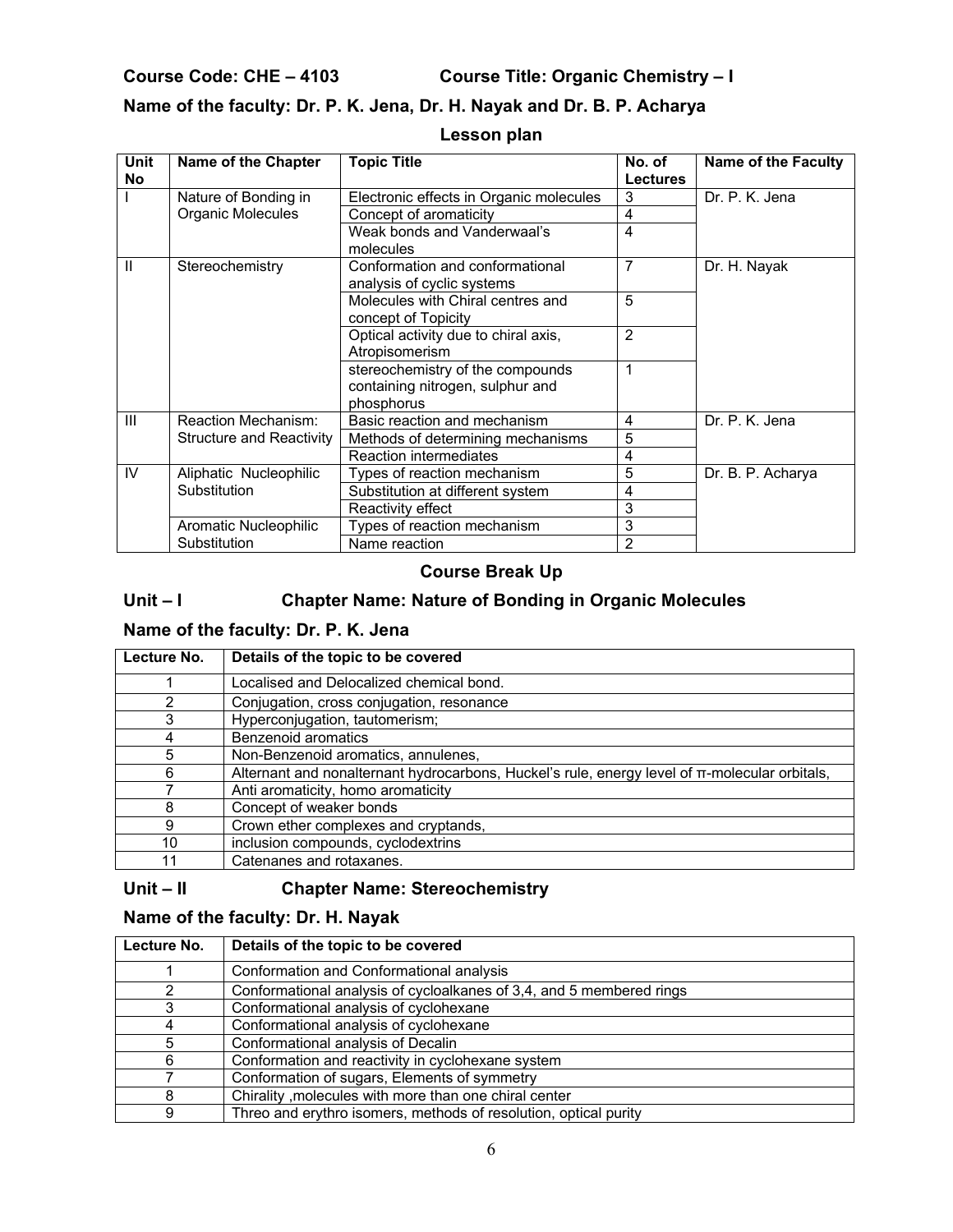| 10 | Enantiotopic atoms, groups and faces,                                        |
|----|------------------------------------------------------------------------------|
|    | Diastereotopic atoms, groups and faces,                                      |
|    | Stereospecific and stereoselective synthesis, asymmetric synthesis           |
| 13 | Optical activity in the absence of chiral carbon. Allenes and spiranes       |
| 14 | Optical activity in the absence of chiral carbon biphenyls                   |
| 15 | Stereochemistry of the compounds containing nitrogen, sulphur and phosphorus |

**Unit – III Chapter Name: Reaction Mechanism: Structure and Reactivity** 

### **Name of the faculty: Dr. P. K. Jena**

| Lecture No. | Details of the topic to be covered                                       |  |
|-------------|--------------------------------------------------------------------------|--|
|             | Types of mechanisms, types of reactions                                  |  |
|             | thermodynamic and kinetic requirements                                   |  |
| 3           | kinetic and thermodynamic control                                        |  |
| 4           | Hammond's postulate, Potential energy diagrams,                          |  |
| 5           | transition states and intermediates,                                     |  |
| 6           | Methods of determining mechanisms-product identification,                |  |
| 7           | Methods of determining mechanisms- presence of intermediate,             |  |
| 8           | Methods of determining mechanisms-isotope labeling,                      |  |
| 9           | Methods of determining mechanisms-crossover product;                     |  |
| 10          | study on carbocations - generation, structure, stability and reactivity  |  |
| 11          | Carbanions - - generation, structure, stability and reactivity,          |  |
| 12          | free radicals- carbenes: generation, structure, stability and reactivity |  |
| 13          | nitrenes - - generation, structure, stability and reactivity             |  |

#### **Unit – IV Chapter Name: Reaction Mechanism: Aliphatic Nucleophilic Substitution**

## **Name of the faculty: Dr. B. P. Acharya**

| Lecture No. | Details of the topic to be covered                                                |  |
|-------------|-----------------------------------------------------------------------------------|--|
| 1.          | Aliphatic Nucleophilic Substitution: The S <sub>N2</sub> mechanism                |  |
| 2.          | $SN1$ mechanism                                                                   |  |
| 3.          | $mixed$ S <sub>N</sub> 1 and S <sub>N</sub> 2 and SET mechanism.                  |  |
| 4.          | The S <sub>N</sub> i mechanism, The neighbouring group mechanism,                 |  |
| 5.          | neighbouring group participation by $\pi$ and $\sigma$ bonds                      |  |
| 6.          | anchimeric assistance; Classical and nonclassical carbocation,                    |  |
| 7.          | phenonium ions, norbornyl system,                                                 |  |
| 8.          | common carbocation rearrangements, Nucleophilic substitution at an allylic carbon |  |
| 9.          | Nucleophilic substitution at aliphatic trigonal and a vinylic carbon.             |  |
| 10.         | Reactivity effects of substrate structure, attacking nucleophile,                 |  |
| 11.         | Reactivity effects of leaving group and reaction medium,                          |  |
| 12.         | ambident nucleophile, regioselectivity                                            |  |

#### **Unit – IV Chapter Name: Reaction Mechanism: Aromatic Nucleophilic Substitution**

### **Name of the faculty: Dr. Baman P. Acharya**

| Lecture No. | Details of the topic to be covered                                                   |  |
|-------------|--------------------------------------------------------------------------------------|--|
|             | $SNAr$ , $SN1$ mechanism                                                             |  |
|             | benzyne and S <sub>RN</sub> 1 mechanisms,                                            |  |
|             | reactivity – effect of substrate structure, leaving group and attacking nucleophile, |  |
|             | Von Richter Reactions                                                                |  |
|             | Sommelet-Hauser and Smiles rearrangements.                                           |  |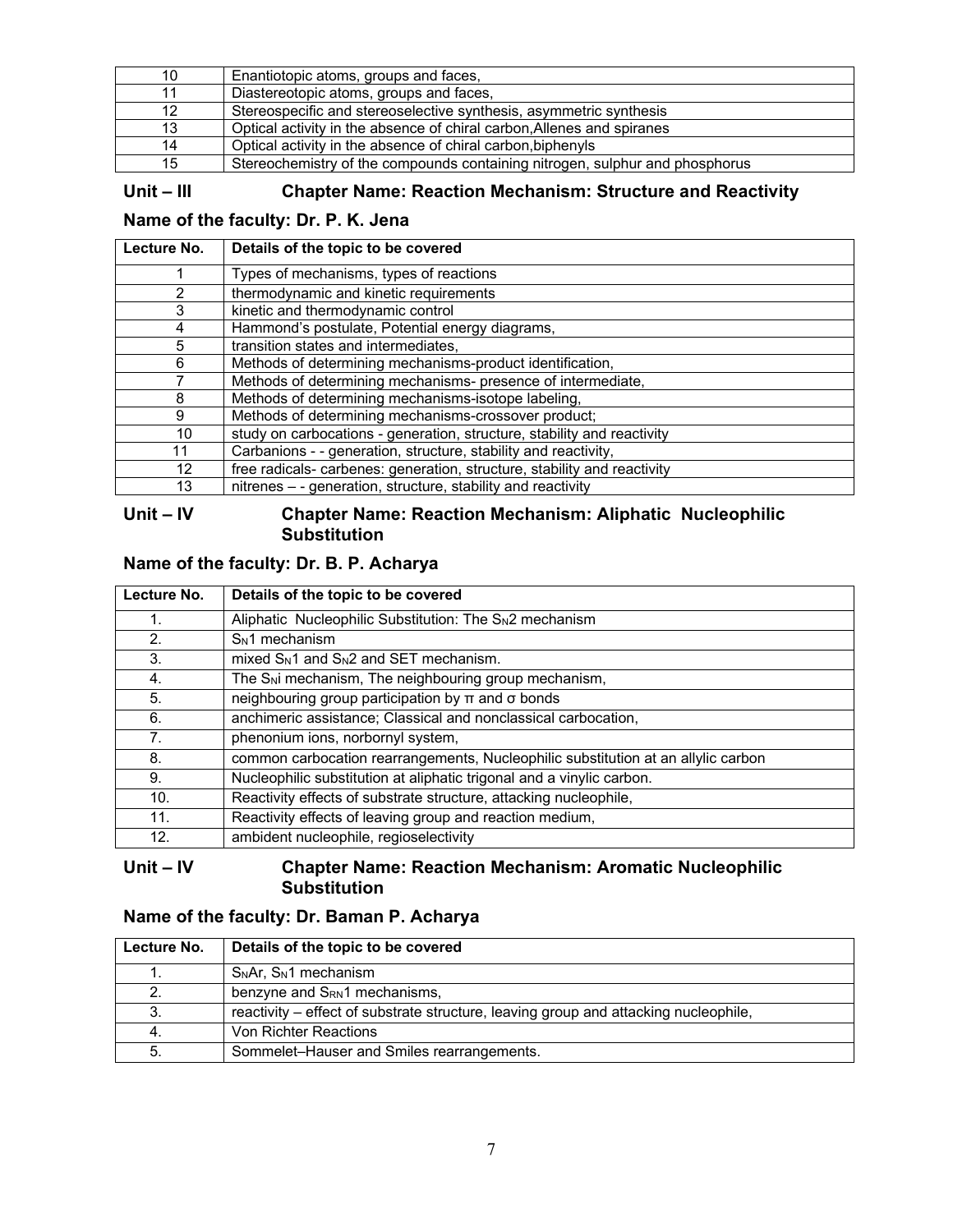**Course Code: CHE – 4104 Course Title: Spectroscopy– I** 

# **Name of the faculty:Dr.(Mrs) S. Jena, Dr. H. S. Sahoo and Mr. S. R. Panda**

# **Lesson plan**

| Unit<br>No     | Name of the<br>Chapter                | <b>Topic Title</b>                                                                                                                                                                                      | No. of<br><b>Lectures</b> | <b>Name of the Faculty</b> |
|----------------|---------------------------------------|---------------------------------------------------------------------------------------------------------------------------------------------------------------------------------------------------------|---------------------------|----------------------------|
|                | Group Theory                          | Basic idea about group theory                                                                                                                                                                           | $\overline{2}$            | Mr.S. R. Panda             |
|                |                                       | Types of symmetry elements:                                                                                                                                                                             | $\overline{4}$            |                            |
|                |                                       | Determination of point group                                                                                                                                                                            | $\overline{3}$            |                            |
|                |                                       | reducible and irreducible                                                                                                                                                                               | $\overline{4}$            |                            |
|                |                                       | representationthe great Orthogonality                                                                                                                                                                   |                           |                            |
|                |                                       | theorem                                                                                                                                                                                                 |                           |                            |
|                |                                       | character tablesymmetry aspects of                                                                                                                                                                      | 3                         |                            |
|                |                                       | Molecular orbitals.                                                                                                                                                                                     |                           |                            |
| $\mathbf{II}$  | <b>Unifying Principles</b>            | Electromagnetic radiation, interaction of<br>electromagnetic radiation with matter,<br>Uncertainty relation                                                                                             | $\overline{4}$            | Dr.(Mrs) S. Jena           |
|                |                                       | transition probability, transition moment,<br>Selection rules, Born - Oppenheimer<br>approximation                                                                                                      | $\overline{3}$            |                            |
|                | Infrared and<br>Raman<br>Spectroscopy | Molecular vibrations, , Molecular<br>vibrations and absorption of Infrared<br>radiations Raman Spectroscopy, Use of<br>symmetry considerations to determine<br>the no. of lines in IR and Raman Spectra | $\overline{6}$            |                            |
|                |                                       | Spectra of gases, applications of Raman<br>and Infrared spectroscopy. Selection rule<br>in Inorganic structure determinations                                                                           | 5                         |                            |
| III            | Atomic<br>Spectroscopy                | Energies of atomic orbitals                                                                                                                                                                             | $\overline{2}$            | Dr.(Mrs) S. Jena           |
|                |                                       | Vector representation of momenta and<br>vector coupling                                                                                                                                                 | $\overline{3}$            |                            |
|                |                                       | spectra of hydrogen atom and alkali<br>metal atoms                                                                                                                                                      | $\overline{3}$            |                            |
|                | Molecular                             | Energy levels, vibronic transitions,                                                                                                                                                                    | $\overline{4}$            |                            |
|                | Spectroscopy                          | Franck - Condon principle                                                                                                                                                                               | $\mathbf{1}$              |                            |
|                |                                       | electronic spectra of polyatomic<br>molecules.                                                                                                                                                          | $\overline{3}$            |                            |
| $\overline{N}$ | Microwave                             | Concept of microwave spectroscopy                                                                                                                                                                       | $\overline{3}$            | Dr. S. Muni                |
|                | spectroscopy                          | Interactions and applications of                                                                                                                                                                        | $\overline{3}$            |                            |
|                |                                       | microwave spectroscopy                                                                                                                                                                                  |                           |                            |
|                | Photoelectron &                       | Concepts of photoelectron and                                                                                                                                                                           | 3                         |                            |
|                | Photo acoustic                        | photoacoustic spectroscopy                                                                                                                                                                              |                           |                            |
|                | Spectroscopy                          | Koopman'stheorm, ESCA and AES                                                                                                                                                                           | 3                         |                            |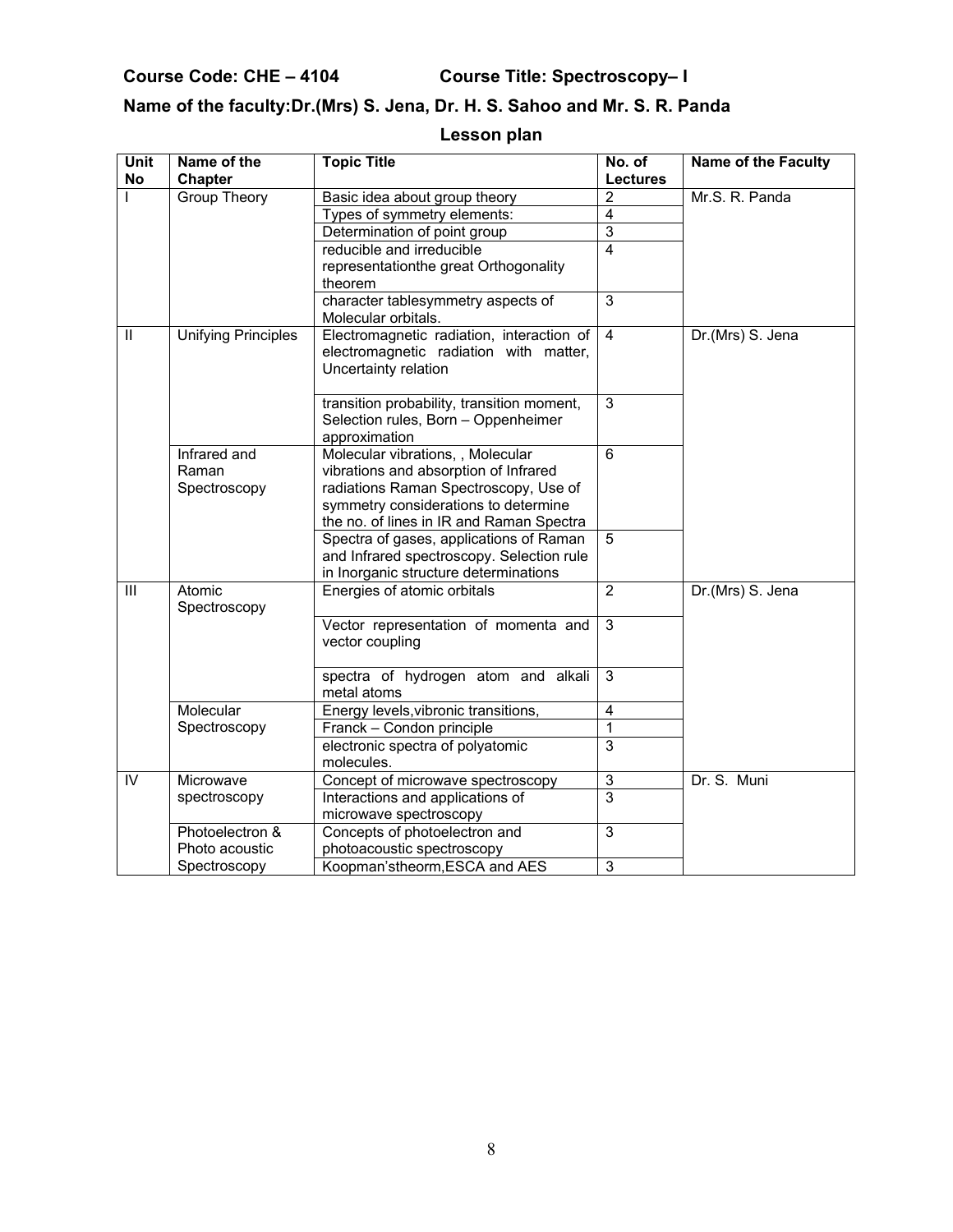# **Unit – I Chapter Name: Group Theory**

# **Name of the faculty: Mr. S. R.Panda**

| Lecture No. | Details of the topic to be covered                                                                   |  |
|-------------|------------------------------------------------------------------------------------------------------|--|
| 1.          | Introduction & Basic idea about group theory                                                         |  |
| 2.          | Concept of symmetry, Symmetry operation, symmetry elements                                           |  |
| 3.          | inversion center (i), Identity element(E) examples                                                   |  |
| 4.          | Axis of symmetry and its types, its examples                                                         |  |
| 5.          | Plane of symmetry and its types, its examples                                                        |  |
| 6.          | Improper axis of symmetry, its examples, , Products of operation                                     |  |
| 7.          | Laws of a group and example: symmetry elements forms a group                                         |  |
| 8.          | classification of Molecules into point group ; Flow chart for point group determination              |  |
| 9.          | Determination of point group for simple molecules                                                    |  |
| 10.         | Matrix representation of symmetry elements axis of symmetry & plane of symmetry                      |  |
| 11.         | Matrix representation of symmetry elements axis of remaining symmetry elements                       |  |
| 12.         | reducible and irreducible representation of a representation                                         |  |
| 13.         | the great Orthogonality theorem and its corollary                                                    |  |
| 14.         | Rule for deduction of character table                                                                |  |
| 15.         | Deduction of Character table of C <sub>2v</sub> point group                                          |  |
| 16.         | Deduction of Character table of C <sub>3v</sub> point group, symmetry aspects of Molecular orbitals. |  |

# **Unit – II Chapter Name: Unifying Principles**

# **Name of the faculty: Dr.(Mrs) S. Jena**

| Lecture No. | Details of the topic to be covered                                      |  |
|-------------|-------------------------------------------------------------------------|--|
|             | Electromagnetic radiation and types                                     |  |
| 2.          | interaction of electromagnetic radiation with matter                    |  |
| 3.          | Uncertainty relation and natural line width and natural line broadening |  |
|             | transition probability, transition moment, Selection rules,             |  |
| 5.          | intensity of spectral lines                                             |  |
| 6.          | Born - Oppenheimer approximation,                                       |  |
|             | rotational, Vibrational and electronic energy levels                    |  |

## **Unit – II Chapter Name: Infrared Spectroscopy and Raman Spectroscopy**

# **Name of the faculty: Dr.(Mrs) S. Jena**

| Lecture No. | Details of the topic to be covered                                            |
|-------------|-------------------------------------------------------------------------------|
|             | Molecular vibrations, force constants                                         |
| 2.          | Molecular vibrations and absorption of Infrared radiations Raman Spectroscopy |
| 3.          | Use of symmetry considerations to determine the no. of lines in IR Spectra    |
| 4.          | Raman Spectroscopy                                                            |
| 5.          | polarized Raman lines                                                         |
| 6.          | Use of symmetry considerations to determine the no. of lines Raman Spectra    |
| 7.          | Spectra of gases                                                              |
| 8.          | applications of Infrared spectroscopy                                         |
| 9.          | applications of Raman spectroscopy                                            |
| 10.         | Selection rule in Inorganic structure determinations                          |
| 11.         | Hydrogen bonding and infrared spectra                                         |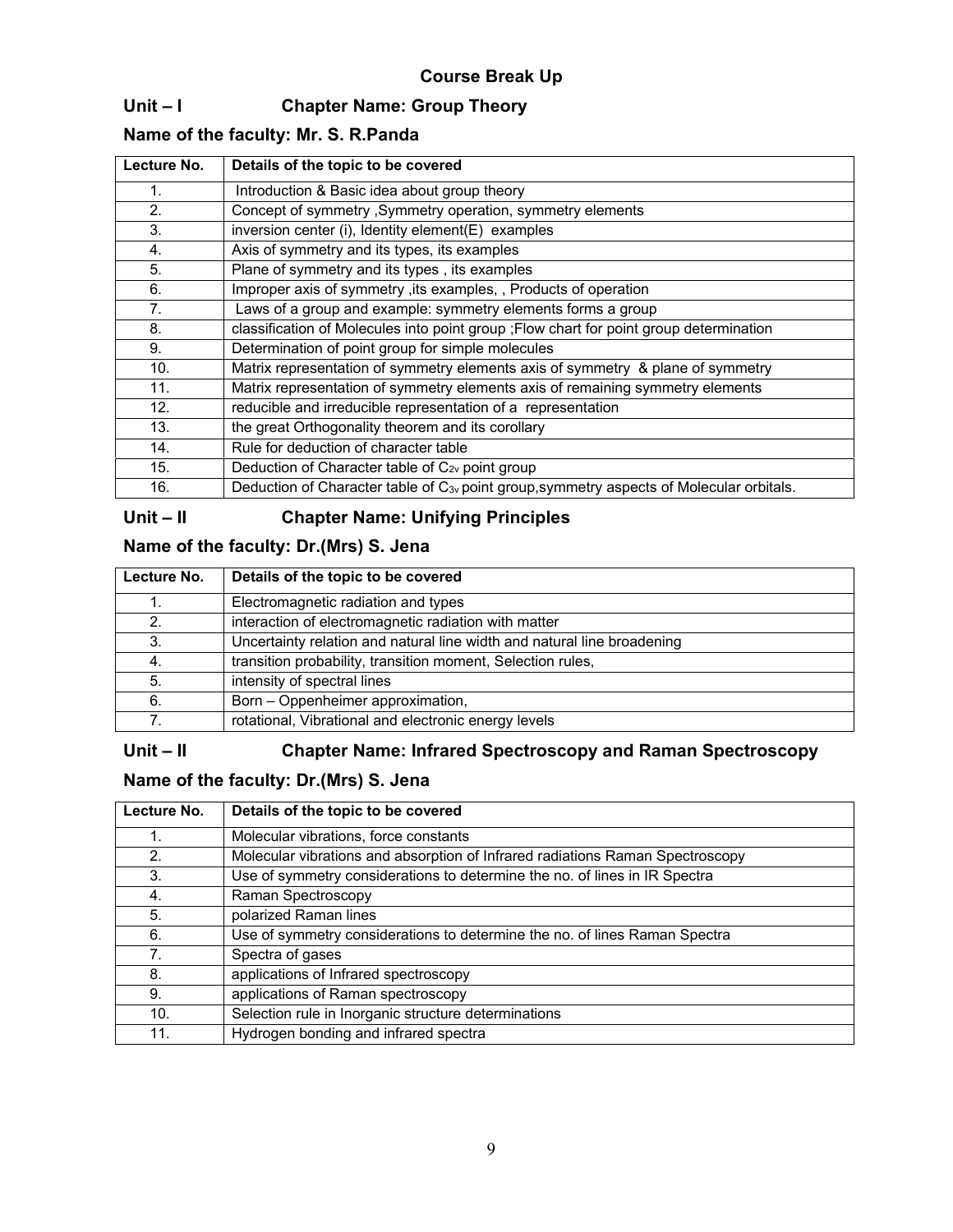# **Unit – III Chapter Name: Atomic Spectroscopy**

# **Name of the faculty: Dr.(Mrs) S. Jena**

| Lecture No. | Details of the topic to be covered                   |
|-------------|------------------------------------------------------|
|             | Energies of atomic orbitals                          |
| 2.          | Principles and rules for filling up atomic orbitals, |
| 3.          | Vector representation of momenta and vector coupling |
| 4.          | Term symbol                                          |
| 5.          | LS coupling                                          |
| 6.          | spectra of hydrogen atom                             |
| 7.          | spectra of alkali metal atoms(Li)                    |
| 8.          | spectra of alkali metal atoms (Na)                   |

# **Unit – III Chapter Name:Molecular spectroscopy**

#### **Name of the faculty: Dr.(Mrs) S. Jena**

| Lecture No. | Details of the topic to be covered         |
|-------------|--------------------------------------------|
|             | Energy levels, molecular orbitals          |
| 2.          | vibronic transitions                       |
| 3.          | vibrational progressions                   |
| 4.          | geometry of the excited states             |
| 5.          | Franck - Condon principle                  |
| 6.          | electronic spectra of polyatomic molecules |
| 7.          | Emission spectra.                          |
| 8.          | Charge transfer spectra.                   |

## **Unit – IV Chapter Name: Microwave Spectroscopy**

## **Name of the faculty: Dr. S. Muni**

| Lecture No. | Details of the topic to be covered                                                     |
|-------------|----------------------------------------------------------------------------------------|
|             | Basic concept, rotation spectra of simple inorganic compounds                          |
| 2.          | Classification of molecules, rigid rotor model,                                        |
| 3.          | Effectof isotopic substitution on transition frequencies & intensities non rigid rotor |
|             | Starkeffect nuclear and electron spin interaction                                      |
| 5.          | Applications of Micro wave Spectroscopy                                                |
| 6.          | Applications of Micro wave Spectroscopy                                                |

### **Unit – IV Chapter Name: Photoelectron Spectroscopy & Photo acoustic Spectroscopy**

## **Name of the faculty: Dr. S. Muni**

| Lecture No. | Details of the topic to be covered            |
|-------------|-----------------------------------------------|
|             | Introduction to photoacoustic Spectroscopy    |
| 2.          | Instrumentation of photoacoustic Spectroscopy |
| 3.          | Introduction to photo electron Spectroscopy   |
| 4.          | Instrumentation of photoelectron Spectroscopy |
| -5.         | Koopman'stheorm and ESCA                      |
| 6.          | Auger electron Spectroscopy                   |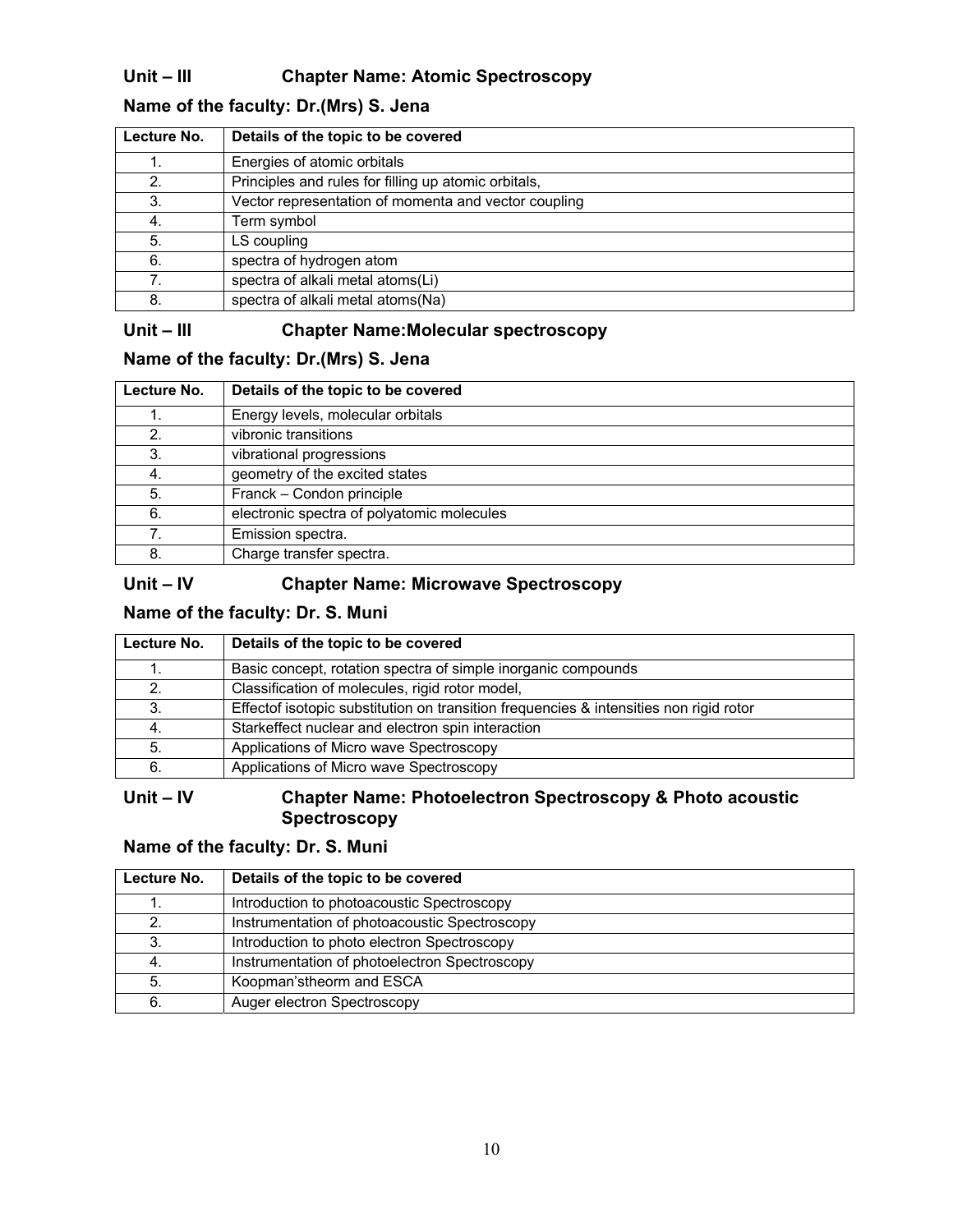**Course Code: CHE – 4105 Course Title: Nuclear & Photochemistry**

# **Name of the faculty: Dr(Mrs) N. Swain, Mr. S. R. Panda, Dr. S. Muni and Dr. H. Nayak**

| <b>Unit</b><br>No | Name of the Chapter                          | <b>Topic Title</b>                                                                       | No. of<br><b>Lectures</b> | <b>Name of the Faculty</b> |
|-------------------|----------------------------------------------|------------------------------------------------------------------------------------------|---------------------------|----------------------------|
|                   | Radioactive Decay<br>Processes               | Radioactive decay and Nuclear<br>reactions                                               | 4                         | Dr. S. Muni                |
|                   |                                              | Chemical effect of nuclear<br>transformation-Fission and Fusion                          | $\mathfrak{p}$            |                            |
|                   | Nuclear Energy                               | Nuclear reactors and Reactor safety                                                      | $\overline{2}$            |                            |
|                   |                                              | Nuclear waste                                                                            |                           |                            |
| $\mathbf{H}$      | Photochemistry of<br><b>Transition Metal</b> | Photochemistry of Transition Metal<br>Complexes                                          | $\overline{\mathbf{4}}$   | Mr. S. R. Panda            |
|                   | Complexes                                    | Photo-substitution and photoredox<br>reactions of Co(III), Ru(II) and Rh(I)<br>complexes | 4                         |                            |
|                   |                                              | Applications of quenching and<br>sensitization techniques                                | 4                         |                            |
| III               | Photochemical                                | General introduction                                                                     | $\overline{2}$            | Dr. (Mrs) N. Swain         |
|                   | Reactions                                    | Quantum yield and types of excitation                                                    | 6                         |                            |
|                   | Determination of<br>Reaction Mechanism       | Determination of reaction mechanism                                                      | $\overline{7}$            |                            |
| IV                | Photochemistry of<br>Alkenes                 | Alkene geometrical<br>isomerism, Cyclisation and<br>Dimerisation                         | $\overline{4}$            | Dr.H. Nayak                |
|                   | Photochemistry of<br>Carbonyl Compounds      | Saturated cyclic and acyclic carbonyls                                                   | 6                         |                            |
|                   | Photochemistry of                            | Isomerisation,                                                                           | 1                         |                            |
|                   | aromatic compounds                           | addition and substitution                                                                |                           |                            |

#### **Lesson plan**

#### **Course Break Up**

# **Unit – I Chapter Name: Radioactive Decay Processes**

#### **Name of the faculty: Dr. S. Muni**

| Lecture No. | Details of the topic to be covered                   |
|-------------|------------------------------------------------------|
|             | Different types of radioactive decay and equilibrium |
| 2.          | Types of nuclear reactions                           |
| 3.          | Discussion on Q value and related problem            |
| -4.         | Cross types                                          |
| 5.          | Different types of fission products, Fission yield   |
| 6.          | Types of reactors                                    |

#### **Unit – I Chapter Name: Nuclear energy**

#### **Name of the faculty: Dr. S. Muni**

| Lecture No. | Details of the topic to be covered |
|-------------|------------------------------------|
|             | Reactor safety                     |
|             | Fuel cvcle                         |
| J.          | Nuclear waste                      |

#### **Unit – II Chapter Name: Photochemistry of Transition Metal Complexes**

### **Name of the faculty: Mr. S. R. Panda**

| Lecture No. | Details of the topic to be covered                                |
|-------------|-------------------------------------------------------------------|
|             | Introduction to photochemistry, types of photochemistry reaction. |
| 2.          | Photoreactions of complexes of Cr(III) and example                |
| 3.          | photo-aquation reactions of chromium complexes                    |
| 4.          | Stereochemistry of photo- aquation reaction in chromium complexes |
| 5.          | photo-substitution and photo-racemization of chromium complexes   |